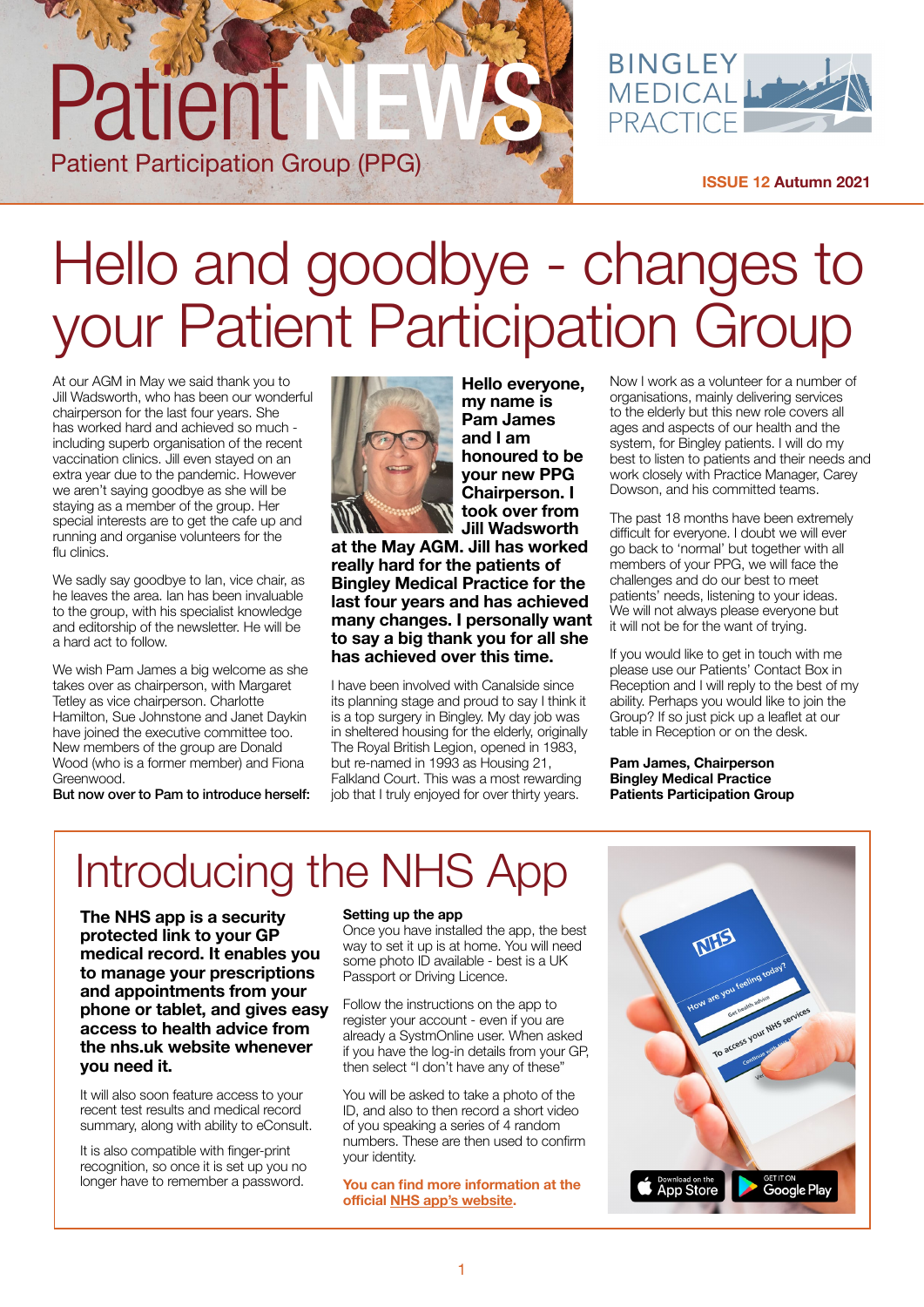# The shadow of COVID-19

**Nearly 20 months into the COVID-19 pandemic, the coronavirus causing this nasty disease (Sars-Cov-2) continues to swirl around the world, mutating into different variants and with a social and political footprint far exceeding its viral nature.** 

#### **Over 219m people have been infected so far, with close to 4.5m deaths.**

As a novel virus catching the world unawares it's a reminder that nature isn't as submissive as we sometimes like to think. The current pandemic will – eventually – be controlled through vaccinations and improved public awareness, but it will be with us for a long time. For vulnerable communities it's been especially catastrophic, and the disruption to the care and treatment of other diseases has taken a real bashing.

One group that's been affected are those living with HIV. I've been involved in two research studies tracking the impact of COVID-19 on HIV services globally. Much of the harm has come not from COVID-19 itself – people living with HIV aren't at any significantly increased risk of catching the coronavirus – but rather the collateral damage from lockdowns. When there is restricted travel, curfews, harsh measures to control infection, the closure of shops and local stores, and threats to employment, the fallout is severe. People living with HIV have had problems accessing treatment and, in some countries, infection control legislation has been used to repress the rights of groups such as people who use drugs or sex workers. Things are easing a little now, but it will take a while to return to some semblance of, well, not normality (that's never really been on the cards) but something closer to reasonable access to health services.

But this problem isn't confined just to people living with HIV. NHS England is already reporting a long backlog of people waiting for cancer screening and treatment. Also, though the expanded use of remote digital access for health consultations has been useful in the short term, many people now just hanker a return to real face-to-face meetings with their health care workers.

Meanwhile, COVID-19 burbles on. With infection control rules changing regularly, it can be hard to remember what they may be today. There's also the worrying trend of anti-mask protesters advocating for removing most, if not all, the mask wearing mandates or infection control measures. This movement is relatively small in the UK – largely because of our trust in the NHS – but in other countries the antimask faction is much larger, and heavily politicised. Sometimes this is just people venting frustration at nearly two years of restrictions, but when this exasperation

morphs into threats to public health and, in some countries, violence against health care workers, the real danger of this antiestablishment disruption is obvious.

Public health is rooted in disease prevention, and a core part of this is vaccination.

#### **Vaccines against the coronavirus causing COVID-19 are effective.**

They have very few side-effects, and if a vaccinated person catches the coronavirus (this is still possible) it means the symptoms will be much less severe. The UK for a time was a world leader getting people jabbed, but now many other countries have caught up and overtaken us. Vaccine hesitancy – when people are just not sure whether to be vaccinated or not – is understandable but shouldn't be a reason for not going ahead. 'Anti-vaxxers' are different altogether, with beliefs based on unproven conspiracy theories and antiauthority notions often overlapping with the anti-maskers and, at the extreme, groups who deny the very existence of COVID-19. This is dangerous and, in the US, where this movement is especially strong, there are multiple reports of anti-vaxxers dying of COVID-19 proclaiming from their death beds that they'd made a mistake not having a vaccine.

#### **So, vaccines work, but are they accessible to everyone?**

Sadly, no. Wealthy countries are now swimming in vaccines. At the time of writing NHS England is considering vaccinating children 12-17 years of age and giving boosters to vulnerable people. Whilst there may be scientific merit for this (though the debate about vaccinating children rages on) there is a moral argument for increasing international cooperation to ensure fairer global vaccine distribution. For example, the African continent, with its 54 countries and around 1.3bn people, has so far received only 158m doses (as a comparison, the UK alone has done 93m vaccinations).

Larger countries with poorer populations are most affected – South Africa has only fully vaccinated 10% of its population, whilst richer and smaller Seychelles has vaccinated over 70%.

What's crucial in all this is that we must expect COVID-19 to be around for quite a while. This is not scaremongering but to remind us that things will never be quite the same again. We need to work together – people, communities, health services, government, treatment manufacturers – to correct the disruptions to health care caused by COVID-19 and address inequity in vaccine access. We also need to understand that, from now on, we'll be dependent on vaccinations and good public health awareness to really control this new infectious disease. We may be under the shadow of the coronavirus and all its variants for some years to come, but that doesn't mean we don't have torches to find our way around. We just need to switch them on.

#### **Ian Hodgson**

#### CORONAVIRUS VACCINATIONS

At Bingley Medical Practice, our own part in the vaccination programme is now complete. If you are looking to arrange a Coronavirus vaccination, please call 119 or book online. If you are eligible for a booster vaccination you will be contacted in due course.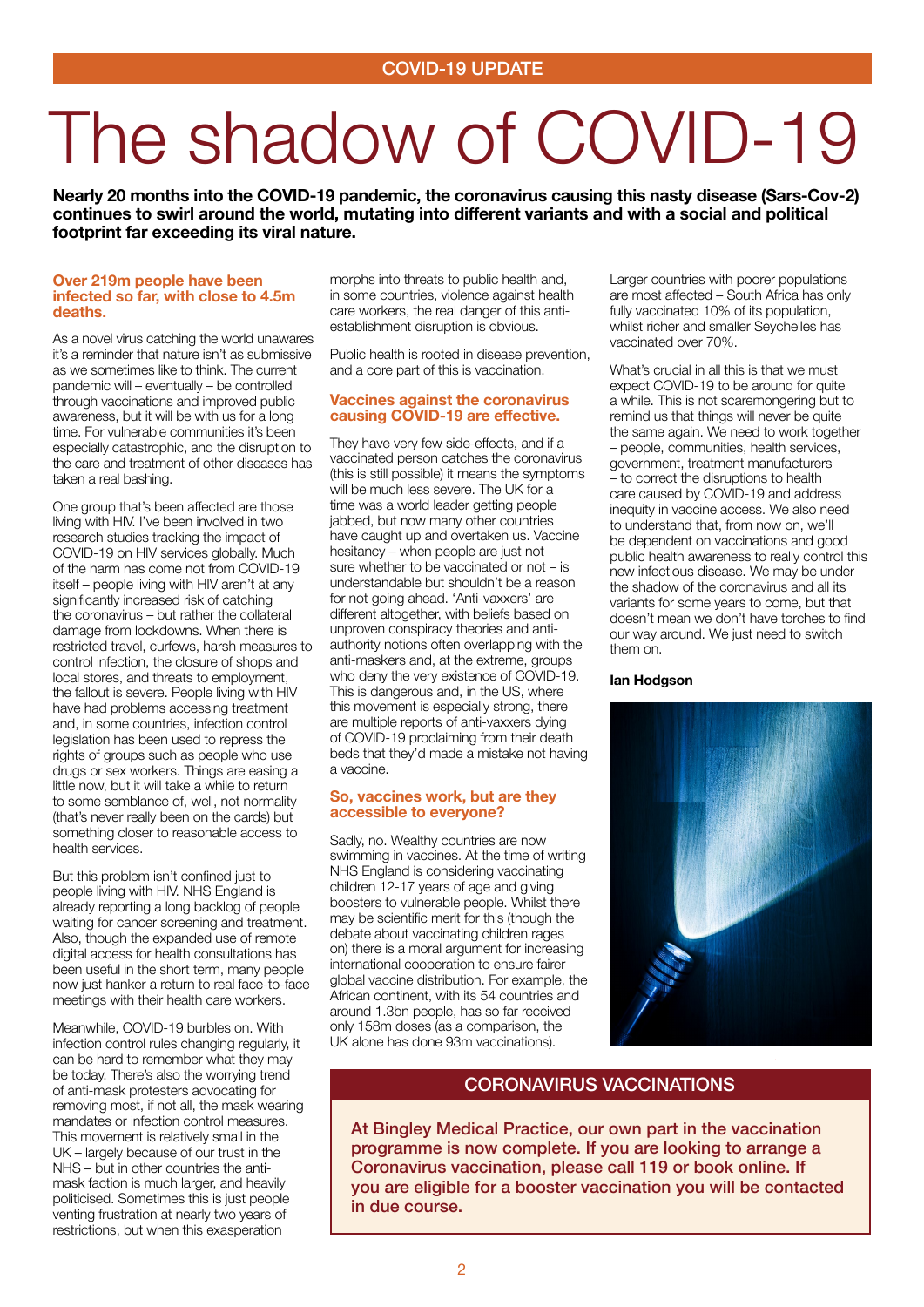### The unsung heroes of Bingley Medical Practice

**I had the privilege of observing the telephone team on a busy Monday morning. I learned it's always busy, but particularly so on a Monday morning. An important point I picked up is if you have a non-urgent call to make, or need a repeat prescription, it will really help if you can avoid this time and call after 11.00am. It may really help someone in urgent need to get through quickly.** 

I was surprised to see how many people it takes to run a busy practice, and how varied the work is and the responsibilities covered. In addition to the GPs there are GP trainees and doctors in training, physician associates, nurses (with varying responsibilities), the administration team, receptionists, telephone team, a physiotherapist and a pharmacist and, of course, the practice manager. A noticeboard showed priorities and status of each area of work. Always aware of each other the teams helped each other out, quickly leaving their desk to help out on the front desk when it was busy, then returning to take up where they had left off.

Just a few minutes past 8.00am and two doctors had called in sick, not long afterwards a nurse had to go home as she was unwell and one of the backroom staff wasn't able to come in due to illness. I felt exhausted just watching the team work together to rearrange priorities. All patients kept their appointments due to the team rallying around and helping each other out - Incredible teamwork.

I saw one team member realise another was under extreme pressure, having worked for a couple of hours without seeming to take a breath. Silently she went and got her a

hot drink, which was gratefully received. It seemed toilet breaks often have to wait too!

The practice operates a triage system from 8.00-10.30 am so those most in need of immediate care are prioritised. A GP sat with the telephone team helping, advising and supporting the team and patients. The phones were all constantly flashing, three at Canalside and a further one at Thompson Court. Appointments, advice and call backs were sorted speedily. Just a small selection of what I heard - a concerned relative calling about a patient suffering breathlessness, a child with tonsillitis, a doctor appearing with a death certificate, a patient wanting a letter for a bus pass, prescription requests and much more.

#### **Use the emergency line for emergencies only**

I was concerned to see the emergency line used on a couple of occasions when patients hadn't been able to get through on the standard line immediately. Please only use the emergency line for emergencies. It was answered immediately though, and once ascertained it wasn't an emergency the patient was politely asked to call back on the other line.





**You still need to wear a face covering in GP practices and other NHS facilities.**



#### **Signs of Covid-19 times**

Signs of a Covid world meant staff were masked when not sat at their desk, clear screens were in place and some of the admin team can work from home. I was surprised to hear Face to Face appointments being offered again. I learned they had never gone away but Covid had led to other options often being the safest one. Now patients are given the choice and some patients are much happier with this.

The admin team sit in a separate area of the room and are busy too - hopefully they will let me or one of my PPG colleagues back to watch them for another newsletter.

#### **How can we help?**

#### **How do we make sure the teams are in the best possible position to help us when we have an urgent need?**

Please realise how important it is not to block up lines with anything that can be dealt with in another way, for example:

- if your concern is something you can talk to a pharmacist about, please do
- maybe you can use e-consult?
- order your prescription electronically
- call after 11.00am when the lines are quieter, and maybe write down your concerns before you call so you don't forget any vital information.

Little changes to how things are done can really help make the system work better for us all.

And thank you to Carey Dowson, Practice Manager and all of the back-room staff for allowing me to see how it all works - and see them smiling as they go over and above to help patients and each other. My overall feeling on leaving the practice was that, even in these difficult times, I am confident if I need to call I will get superb service from a team keen to put the patient first.

**Janet Daykin, member of the PPG**